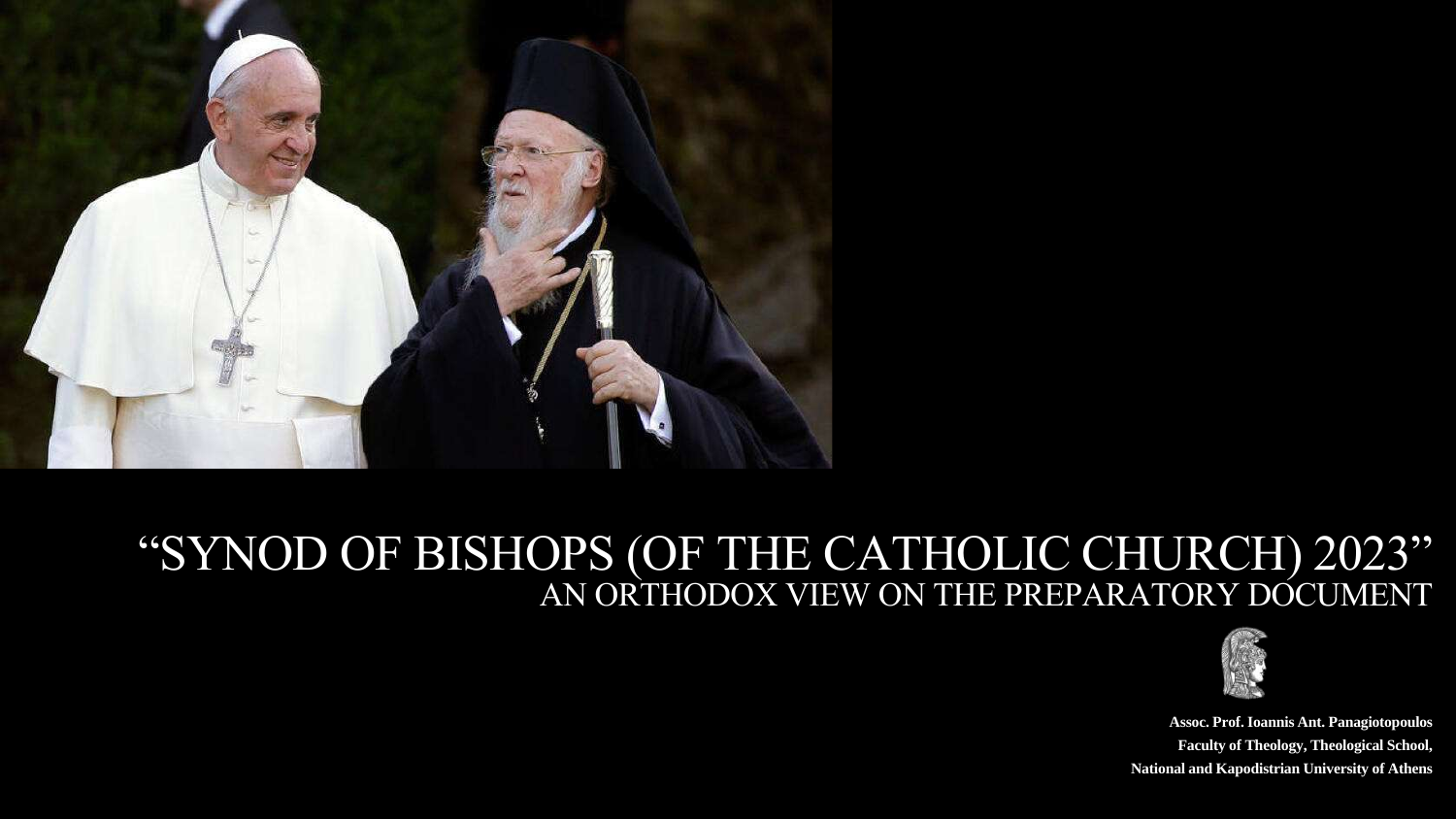

## For a synodal Church communion I participation I mission



## $\begin{array}{c}\nS \gamma n o d \\
2 O 21\n\end{array}$  $2023$

PREPARATORY DOCUMENT

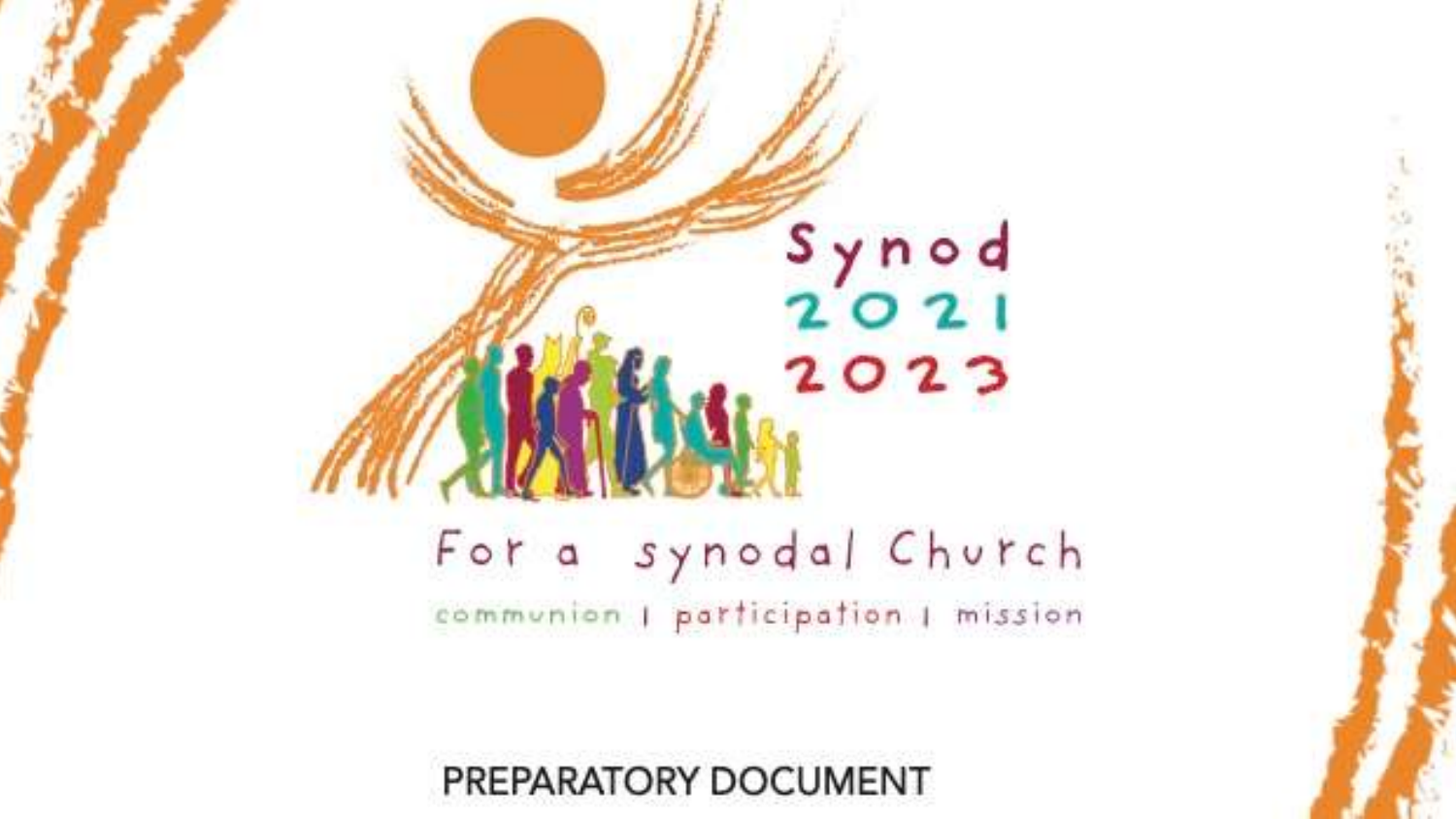

*In accordance with the ontological nature of the Church, her unity can never be perturbed. In spite of this, the Orthodox Church accepts the historical name of other non-Orthodox Christian Churches and Confessions that are not in communion with her, and believes that her relations with them should be based on the most speedy and objective clarification possible of the whole ecclesiological question, and most especially of their more general teachings on sacraments, grace, priesthood, and apostolic succession. Thus, she was favorably and positively disposed, both for theological and pastoral reasons, towards theological dialogue with other Christians on a bi-lateral and multi-lateral level, and towards more general participation in the Ecumenical Movement of recent times, in the conviction that through dialogue she gives a dynamic witness to the fullness of truth in Christ and to her spiritual treasures to those who are outside her, with the objective aim of smoothing the path leading to unity.*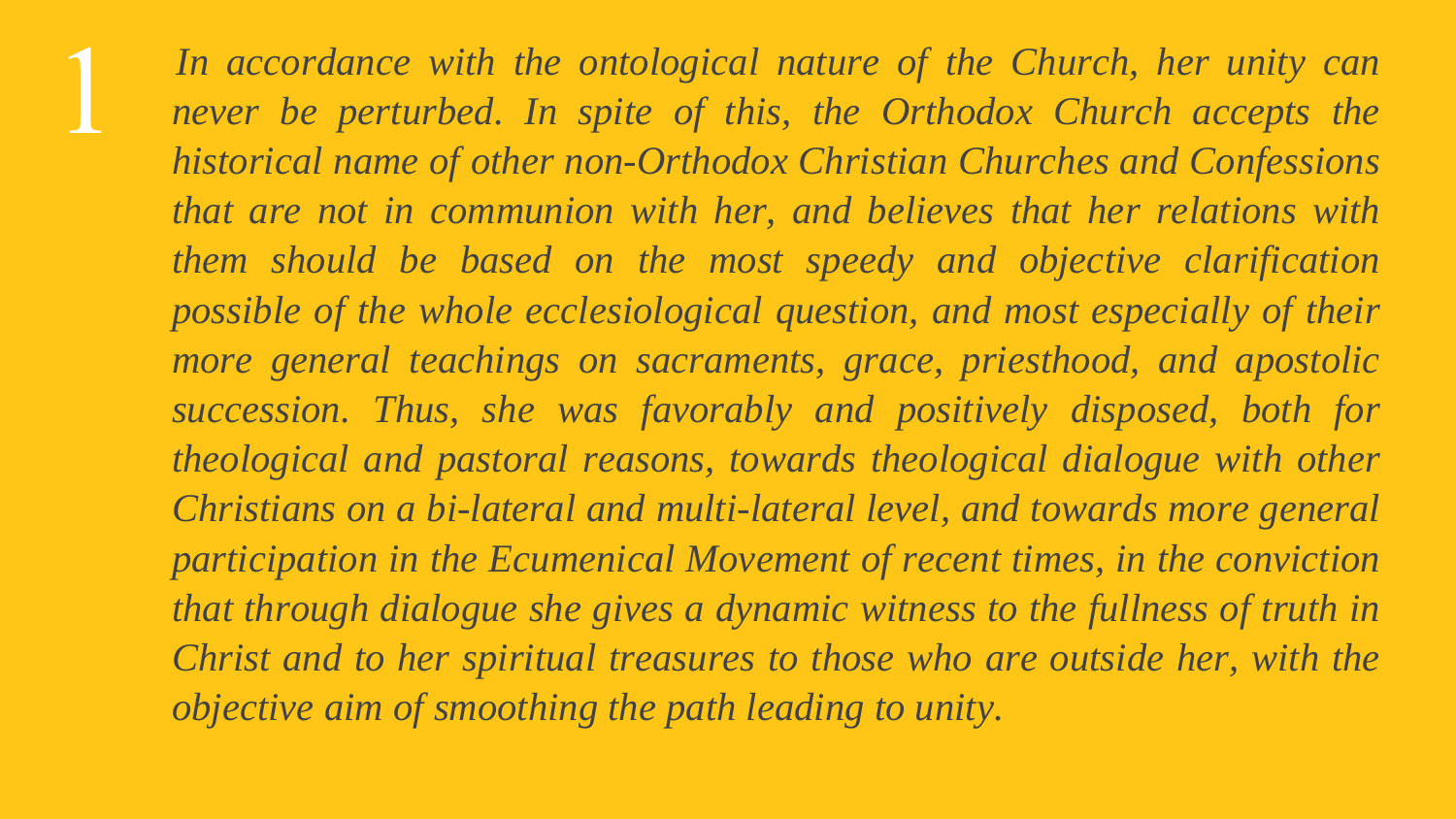

*To young people the Church offers not simply "help" but "truth," the truth of the new divine-human life in Christ. Orthodox youth should become aware that they are bearers of the centuries-old and blessed tradition of the Orthodox Church and also the continuers of this tradition who will courageously preserve and will cultivate in a dynamic way the eternal values of Orthodoxy in order to give life-giving Christian witness. From among them will come the future ministers of the Church of Christ. The young people thus are not simply the "future" of the Church, but also the active expression of her God-loving and human-loving life in the present.*

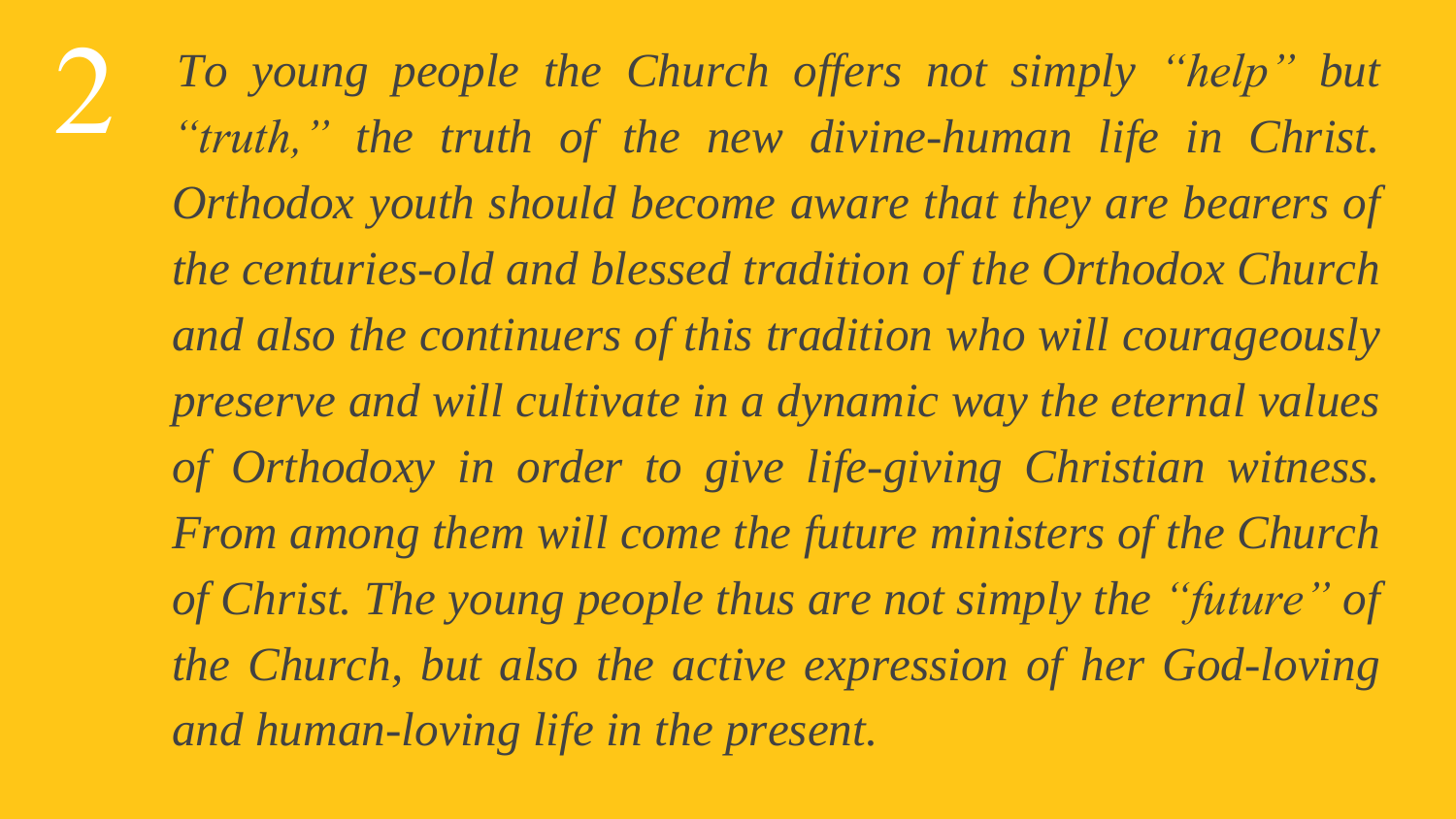*The life of Christians is a truthful witness to the renewal in Christ of all things – "If anyone is in Christ, he is a new creation; the old has passed away, behold, all things have become new" (2 Cor 5.17) – and an invitation addressed to all people for personal and free participation in eternal life, in the grace of our Lord Jesus Christ and in the love of God the Father, in order to experience the communion of the Holy Spirit in the Church. "For the mystery of salvation is for those who desire it, not for those who are being coerced" (Maximus Confessor PG 90.880). The re-evangelization of God's people in contemporary secularized societies, as well as the evangelization of those who have not yet come to know Christ, is the unceasing duty of the Church.*

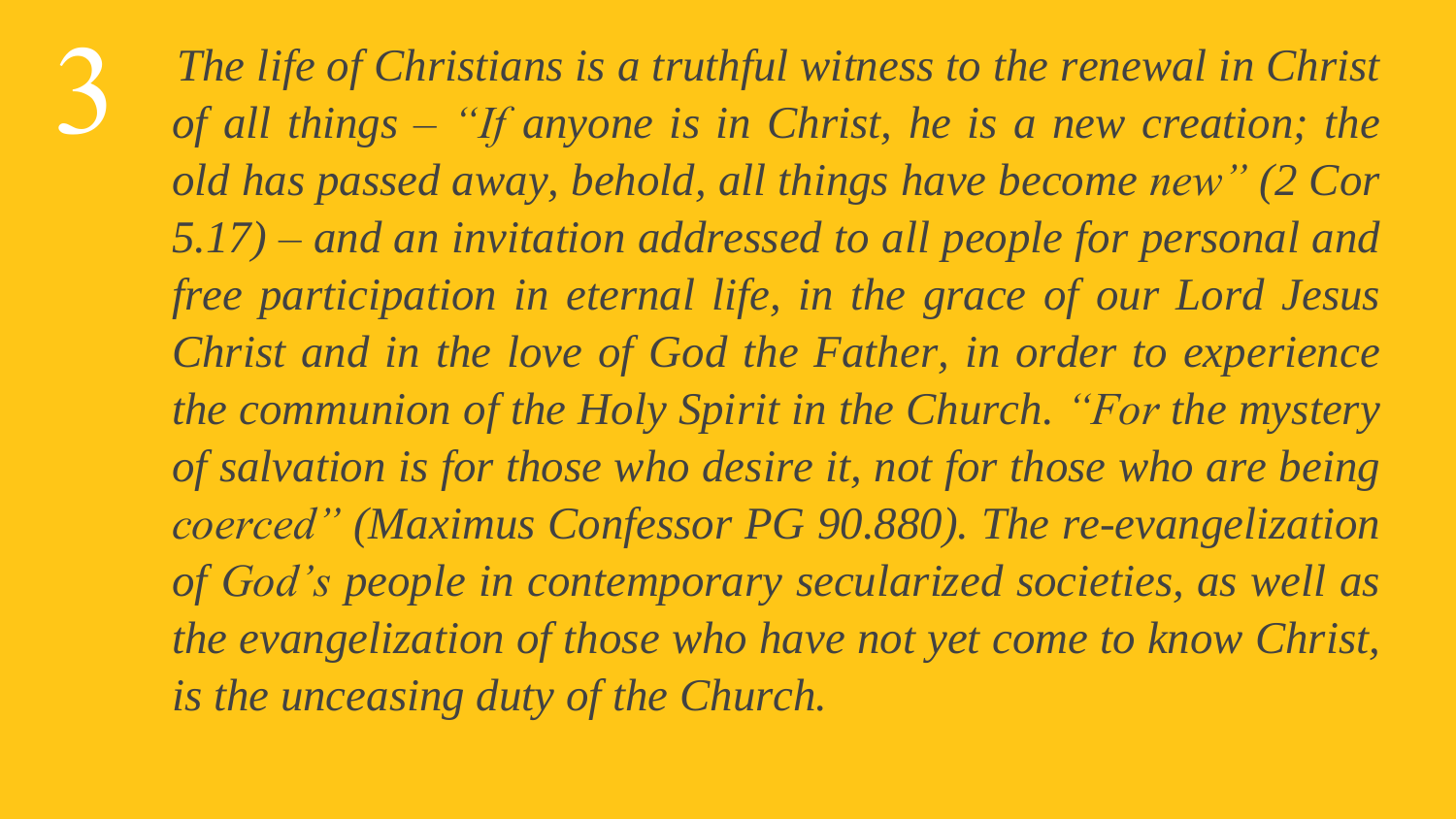*Finding constant inspiration in this expectation and foretaste of the Kingdom of God, the Church cannot remain indifferent to the problems of humanity in each period. On the contrary, she shares in our anguish and existential problems, taking upon herself—as the Lord did—our suffering and wounds, which are caused by evil in the world and, like the Good Samaritan, pouring oil and wine upon our wounds through words of patience and comfort (Rom 15:4; Heb 13:22), and through love in practice. The word addressed to the world is not primarily meant to judge and condemn the world (cf. Jn 3:17; 12:47), but rather to offer to the world the guidance of the Gospel of the Kingdom of God—namely, the hope and assurance that evil, no matter its form, does not have the last word in history and must not be allowed to dictate its course.*

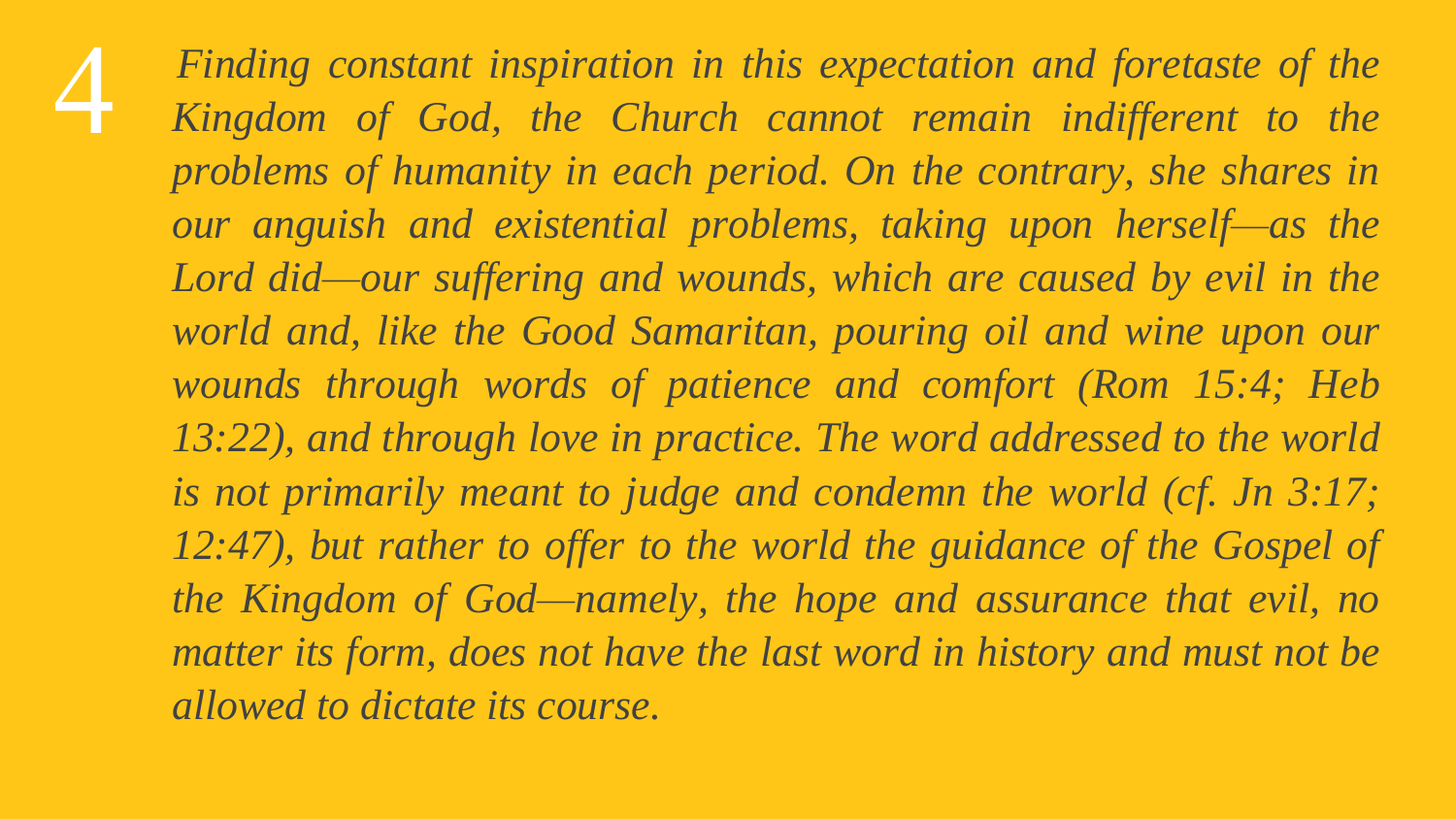

*The apostolic work and the proclamation of the Gospel, also known as mission, belong at the core of the Church's identity, as the keeping and observation of Christ's commandment: "Go and make disciples of all nations" (Matt 28.19). This is the "breath of life" that the Church breathes into human society and makes the world into Church through the newly-established local Churches everywhere. In this spirit, the Orthodox faithful are and ought to be Christ's apostles in the world. This mission must be fulfilled, not aggressively, but freely, with love and respect towards the cultural identity of individuals and peoples. All Orthodox Churches ought to participate in this endeavor with due respect for canonical order.*

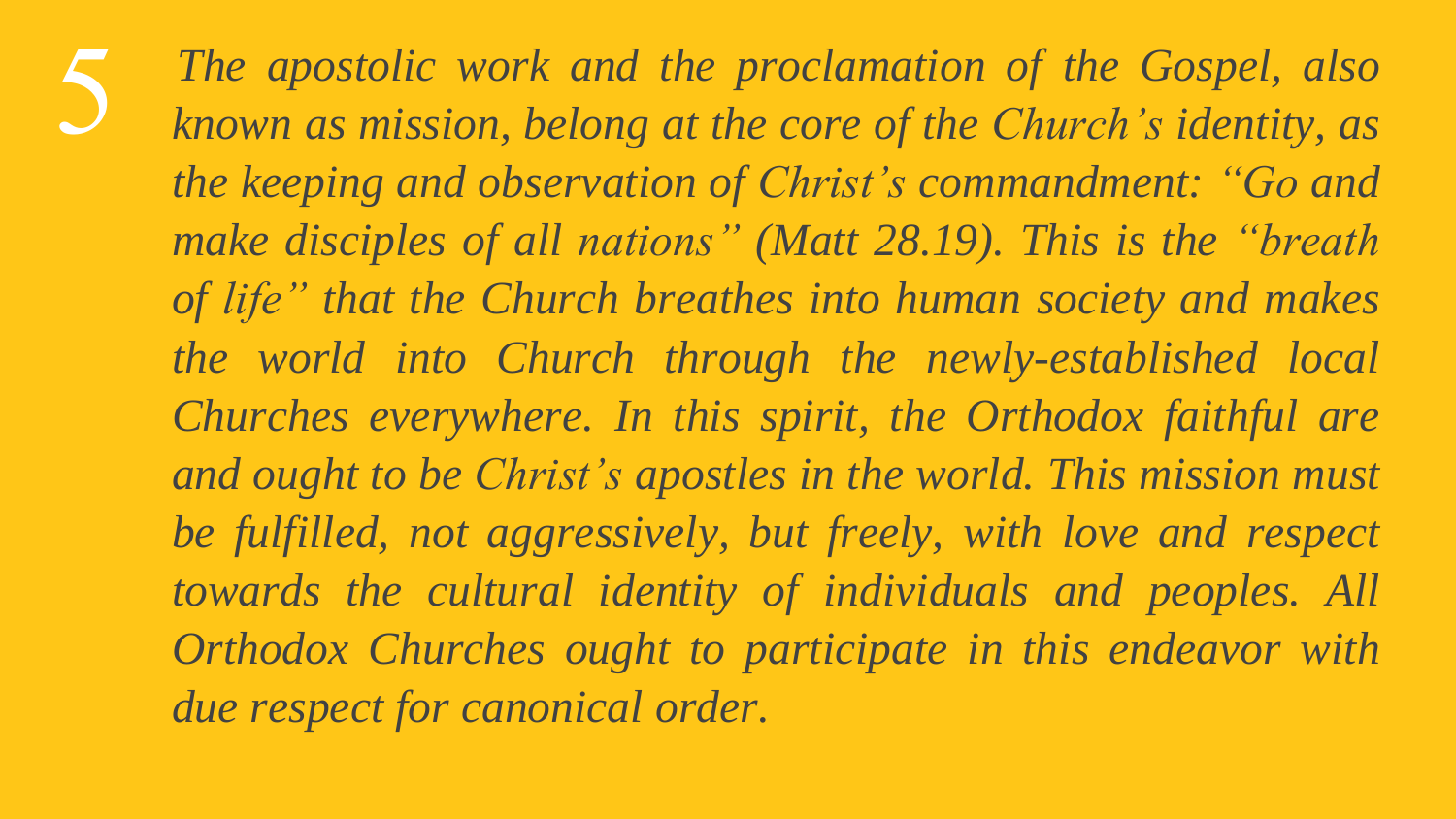*The Church manifests sensitivity towards those who have severed themselves from communion with her and is concerned for those who do not understand her voice. Conscious that she constitutes the living presence of Christ in the world, the Church translates the divine economy into concrete actions using all means at her disposal to give a trustworthy witness to the truth, in the precision of the apostolic faith. In this spirit of recognition of the need for witness and offering, the Orthodox Church has always attached great importance to dialogue, and especially to that with non-Orthodox Christians. Through this dialogue, the rest of the Christian world is now more familiar with Orthodoxy and the authenticity of its tradition. It also knows that the Orthodox Church has never accepted theological minimalism or permitted its dogmatic tradition and evangelical ethos to be called into question. Inter-Christian dialogues have provided Orthodoxy with the opportunity to display her respect for the teaching of the Fathers and to bear a trustworthy witness to the genuine tradition of the one, holy, catholic and apostolic Church. The multilateral dialogues undertaken by the Orthodox Church have never signified, and do not signify, nor will they ever signify, any compromise in matters of faith. These dialogues are a witness to Orthodoxy, grounded on the Gospel message "come and see" (John 1.46), see, namely, that "God is love" (1 John 4.8).*

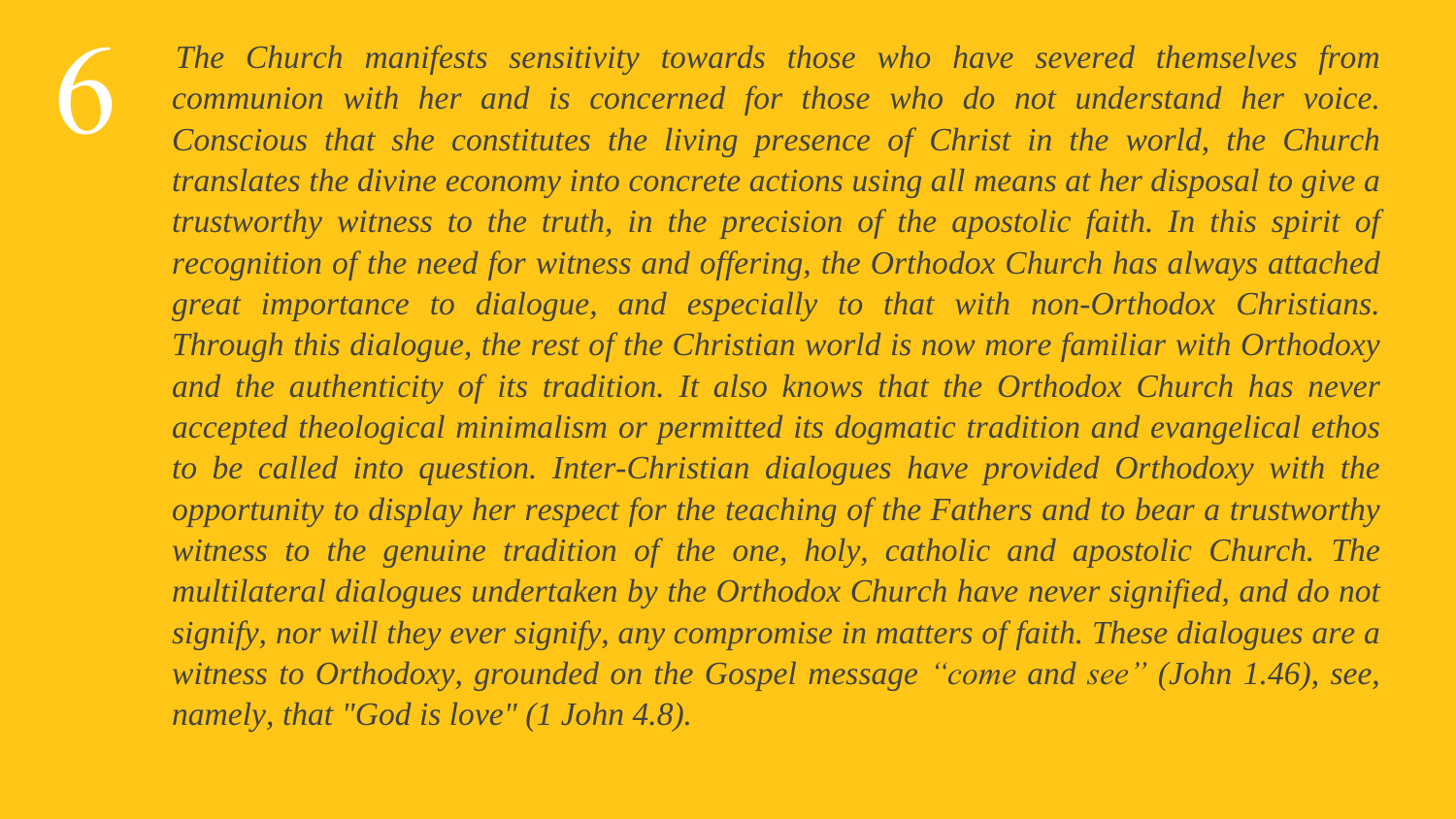

*The Orthodox Church, which prays unceasingly "for the union of all," has always cultivated dialogue with those estranged from her, those both far and near. In particular, she has played a leading role in the contemporary search for ways and means to restore the unity of those who believe in Christ, and she has participated in the Ecumenical Movement from its outset, and has contributed to its formation and further development. Moreover, the Orthodox Church, thanks to the ecumenical and loving spirit which distinguishes her, praying as divinely commanded that "all men may be saved and come to the knowledge of the truth" (1 Tim 2:4), has always worked for the restoration of Christian unity. Hence, Orthodox participation in the movement to restore unity with other Christians in the One, Holy, Catholic and Apostolic Church is in no way foreign to the nature and history of the Orthodox Church, but rather represents a consistent expression of the apostolic faith and tradition in a new historical circumstances.*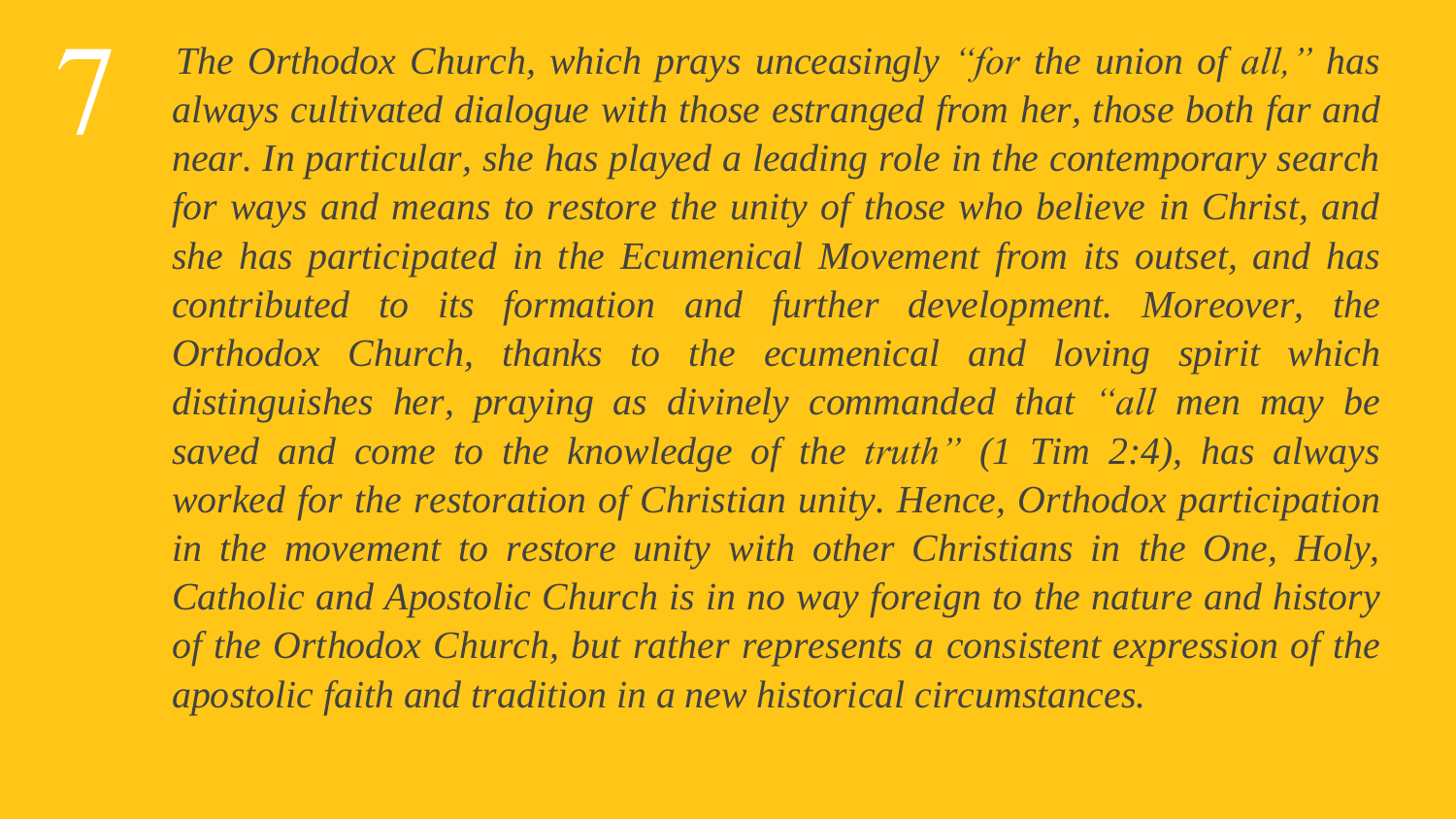*The Orthodox Church, in her unity and catholicity, is the Church of Councils, from the Apostolic Council in Jerusalem (Acts 15.5-29) to the present day. The Church in herself is a Council, established by Christ and guided by the Holy Spirit, in accord with the apostolic words: "It seemed good to the Holy Spirit and to us" (Acts 15.28). Through the Ecumenical and Local councils, the Church has proclaimed and continues to proclaim the mystery of the Holy Trinity, revealed through the incarnation of the Son and Word of God. The Conciliar work continues uninterrupted in history through the later councils of universal authority, such as, for example, the Great Council (879-880) convened at the time of St. Photios the Great, Patriarch of Constantinople, and also the Great Councils convened at the time of St. Gregory Palamas (1341, 1351, 1368), through which the same truth of faith was confirmed, most especially as concerns the procession of the Holy Spirit and as concerns the participation of human beings in the uncreated divine energies, and furthermore through the Holy and Great Councils convened in Constantinople, in 1484 to refute the unionist Council of Florence (1438- 1439), in 1638, 1642, 1672 and 1691 to refute Protestant beliefs, and in 1872 to condemn ethno-phyletism as an ecclesiological heresy.*



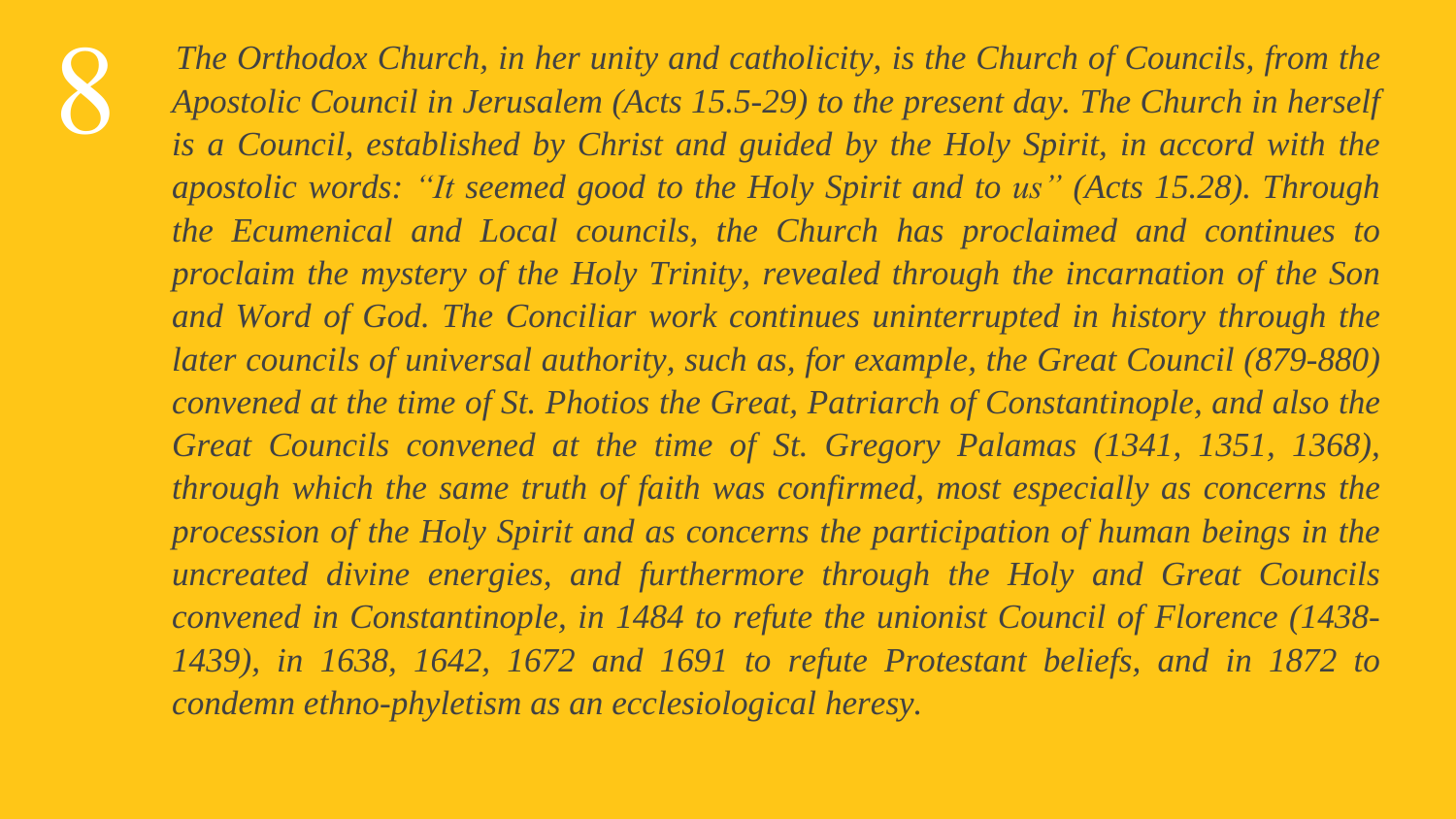*Human rights are today at the center of political debate as a response to contemporary social and political crises and upheavals and in order to protect the freedom of the individual. The approach to human rights on the part of the Orthodox Church centers on the danger of individual rights falling into individualism and a culture of "rights". A perversion of this kind functions at the expense of the social content of freedom and leads to the arbitrary transformation of rights into claims for happiness, as well as the elevation of the precarious identification of freedom with individual license into a "universal value" that undermines the foundations of social values, of the family, of religion, of the nation and threatens fundamental moral values.*